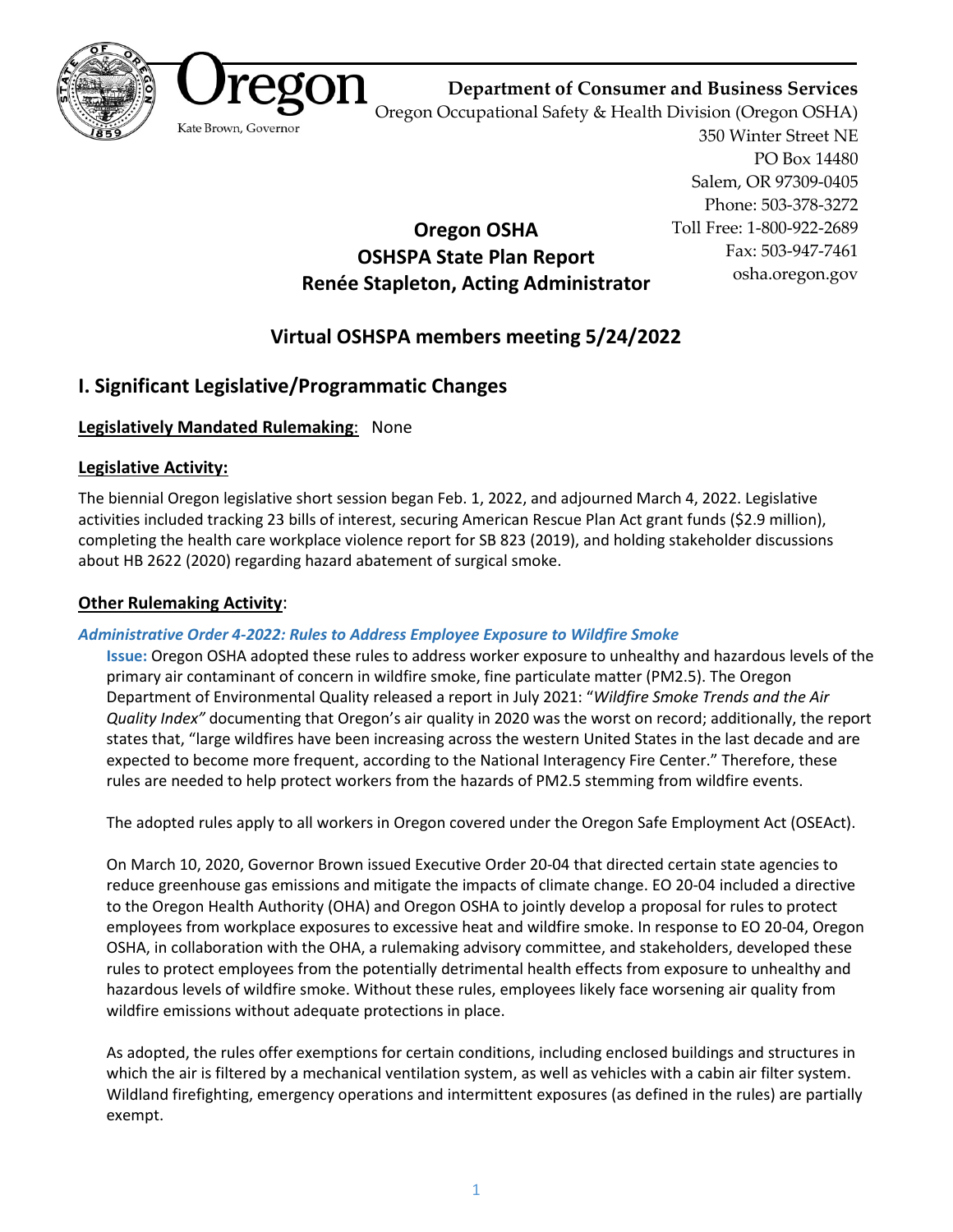The adopted rules require employers to perform an exposure assessment; provide information to employers and management staff, create and maintain training and documentation; provide for employer two-way communication with employees; and implement methods of exposure control.

**Status of Issue: Adopted May 10, 2022. Effective July 1, 2022**

**Decision points and milestones:** Rule Proposal filed: January 28, 2022 Comment Period ended: March 18, 2022 Rule Adopted: May 10, 2022

Rule Effective: July 1, 2022

#### *Administrative Order 3-2022: Rules to Address Employee and Labor Housing Occupant Exposure to High Ambient Temperatures*

**Issue:** Oregon OSHA adopted these permanent rules to prevent heat illness when employees are exposed to high ambient temperatures. Without specific rule requirements, Oregon OSHA recognized that both employers and workers may not clearly understand expectations of what must be done to prevent workrelated heat illness. The deadly heat wave of June 2021, which contributed to multiple workplace hospitalizations and fatalities, underscored the need for such rules to protect workers against the serious risk of work-related heat illness.

The adopted rules apply to all workers in Oregon covered under the Oregon Safe Employment Act (OSEAct). On March 10, 2020, Governor Brown issued Executive Order 20-04 (EO 20-04) which directed certain state agencies to reduce greenhouse gas emissions and mitigate the impacts of climate change. EO 20-04 included a directive to the Oregon Health Authority (OHA) and Oregon OSHA to jointly develop a proposal for standards to protect employees from workplace exposures to excessive heat and wildfire smoke. In response to EO 20- 04, Oregon OSHA, in collaboration with the OHA, a rulemaking advisory committee, and stakeholders, developed these rules to protect employees from the serious risk of work-related heat illness.

As adopted, OAR 437-004-1131 and OAR 437-002-0156 offer multiple exemptions for certain conditions. Workplaces and operations exempt from these rules include incidental heat exposures where an employee is not required to perform work activities for more than 15 minutes in any sixty-minute period; exposures to heat generated from the work process – such as occurs in bakeries; all emergency operations that are directly involved in the protection of life or property, or the restoration of essential services, such as evacuation, rescue, medical, structural firefighting, law enforcement, utilities, and communications; and lastly buildings and structures that have a mechanical ventilation system that keeps the heat index below 80 degrees Fahrenheit.

Other workplaces have partial exemptions, including employers whose employees perform either "rest" or "light" workloads (as defined in the rule); associated support activities for wildland firefighters such as fire camp services and fire management; and, employees who work from home are subject only to training and documentation requirements.

Overall, the adopted requirements of OAR 437-004-1131 and OAR 437-002-0156 address the following: access to shade; drinking water; high heat practices, including the development of heat illness prevention break schedules for certain temperature thresholds; emergency medical and actions plans; acclimatization plan; heat illness prevention plan; supervisor and employee training; and training documentation.

Additionally, this rulemaking amended OAR 437-004-1120 to address the issue of heat in employer-provided labor housing. Oregon OSHA recognizes the effect of heat in such housing, and that its impact is magnified on workers because of their limited ability to recover from hot outdoor working conditions. The new adopted provisions in OAR 437-004-1120 in section (25) require that when the heat index is at or above 80 degrees Fahrenheit outside the housing units, housing without suitable temperature control (able to keep indoor temperatures under 78 degrees Fahrenheit) must include common areas to provide some relief. Employers can provide indoor cooling rooms (using air conditioners, evaporative coolers, air purifiers with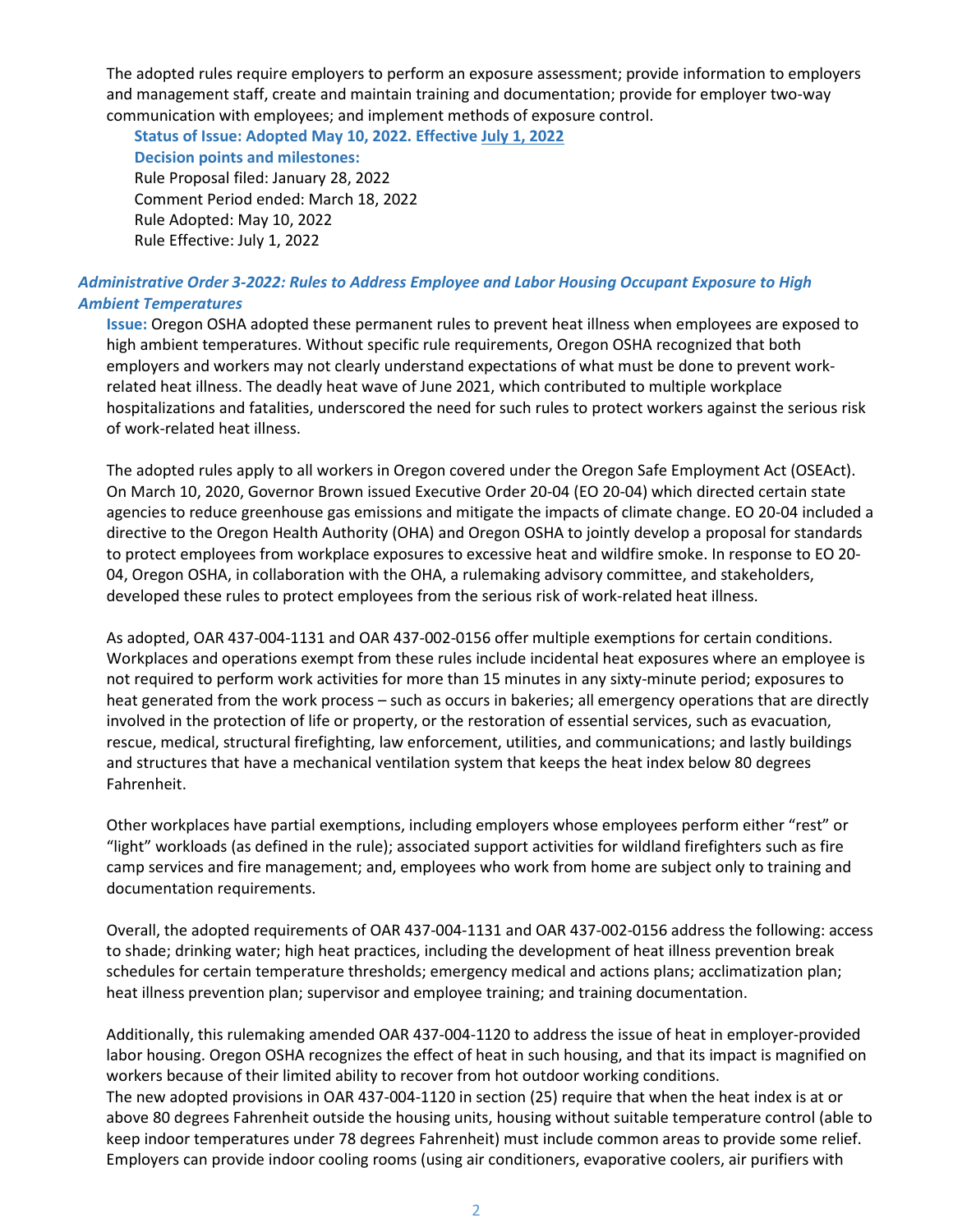coolers, or other reliable means) or shaded outdoor rest areas open to the breeze equipped with cooling devices. Other requirements include strategies to minimize heat in housing units, including window coverings and fans. In the proposal, thermometers are required in all housing units, and humidity gauges are encouraged. Lastly, the new provisions call for employers to ensure that the occupants in labor housing have information about heat illness, how to avoid it, and how to contact emergency medical care in the event of serious illness.

**Status of Issue: Adopted May 9, 2022. Effective June 15, 2022 Decision points and milestones:** Rule Proposal filed: January 28, 2022 Comment Period ended: March 18, 2022 Rule Adopted: May 9, 2022 Rule Effective: June 15, 2022

#### *Temporary Administrative Order 2-2022: Adjusted Temporary Rules Addressing the COVID-19 Workplace Requirements for Employer-Provided Labor Housing*

**Issue:** Due to rapidly declining COVID-19 cases and hospitalizations, Oregon OSHA made substantive changes to OAR 437-004-1115: COVID-19 Workplace Requirements for Employer-Provided Labor Housing to remove provisions no longer appropriate to this stage of the pandemic. These changes are in response to Governor Brown's announcement of updated health guidance on February 28, 2022 and direction from the Oregon Health Authority (OHA).

Major changes include the removal of several sections of the rule, including (3) Ventilation, (5) Physical distancing monitor, (7) Cleaning and sanitation, and (9) Non-employer-provided transportation for labor housing. In addition, the (2) Definitions section is greatly simplified.

Oregon OSHA no longer requires the Air Purification Method or the Capacity Reduction Method for calculating square footage for spaces where people sleep. However, if air purifiers were provided by the owner or operator as part of this provision, occupants must be allowed to continue to use the air purifier at no cost including the maintenance of the equipment. If occupants choose to use their own air purifier, they must be allowed to do so but they are responsible for the maintenance of it.

As was the case before these adjustments, the rule maintains language that an employee who chooses to wear a mask, face shield, or face covering, even when it is not required, must be allowed to do so.

These adjustments represent a significant removal of COVID-19 requirements, and are a major step forward towards the full repeal of the rule. As stated in the rule, Oregon OSHA will repeal the rule when it is no longer necessary to address the COVID-19 pandemic. Because it is not possible to assign a specific time for that decision, Oregon OSHA will consult with the Oregon OSHA Partnership Committee, the Oregon Health Authority, and other stakeholders as circumstances change to determine when all or parts of the rule can be appropriately repealed.

**Status of Issue: Adopted April 13, 2022. Effective April 13, 2022. Decision points and milestones:** Rule Proposal filed: N/A - Temporary Comment Period ended: N/A - Temporary Rule Adopted: April 13, 2022 Rule Effective: April 13, 2022

#### *Temporary Administrative Order 1-2022: Adjusted Temporary Rules Addressing the COVID-19 Public Health Emergency in All Workplaces*

**Issue:** Due to rapidly declining COVID-19 cases and hospitalizations, Oregon OSHA made substantive changes to OAR 437-001-0744: Rule Addressing COVID-19 Workplace Risks (COVID-19 rule) to remove the indoor masking requirements and most of the other provisions no longer appropriate to this stage of the pandemic.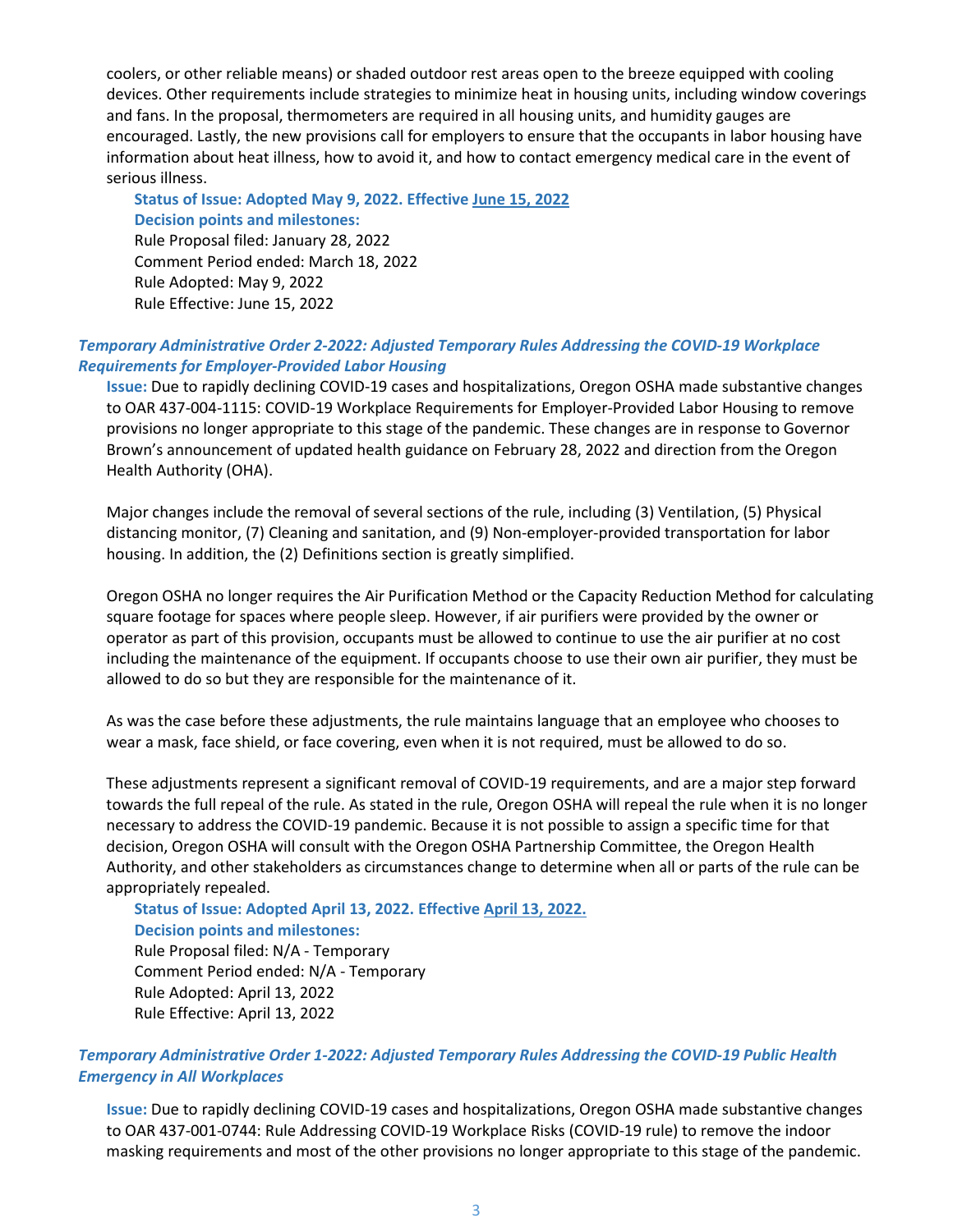These changes are in response to Governor Brown's announcement of updated health guidance on February 28, 2022 and direction from the Oregon Health Authority (OHA). As of 11:59 p.m. on March 11, 2022 the Oregon Health Authority rules requiring masks in indoor public places and schools (OAR [333-019-1025](https://sharedsystems.dhsoha.state.or.us/DHSForms/Served/le4141.pdf) and [333-019-1015\)](https://sharedsystems.dhsoha.state.or.us/DHSForms/Served/le4140.pdf) were no longer in effect. Other state requirements, such as those identified by Oregon OSHA as exceptional risk settings and the emergency medical service providers appendix requirements, will remain in place for a period of time. Additionally, OHA's rule for healthcare settings will also remain in effect.

While masking is no longer required, some provisions also remain in place for the time being for all workplaces; they are located in section (5). Employers in general workplaces, which are defined as all workplaces other than exceptional risk workplaces, no longer need to require masking, however they must allow workers to voluntarily use facial coverings and provide facial coverings at no cost to workers. Additionally, employers must facilitate COVID-19 testing for workers if such testing is conducted at the employer's direction by ensuring the employer covers the costs associated with that testing, including employee time and travel.

Other provisions of the rule include the following, employers should:

1) Continue to optimize the use of ventilation systems to help reduce the risk of COVID-19 transmission; 2) Follow OHA, public health, or medical provider recommendations for isolation or quarantine of employees for COVID-19; and

3) Provide notice to workers who have had a potential work-related exposure to COVID-19 within 24 hours.

The requirements for exceptional risk workplaces, which are primarily where direct patient care is provided, under section (3) and section (4) of OAR 437-001-0744 generally remain in place. Indoor masking will still be required in exceptional risk workplaces, which include hospitals, doctor offices, dentist offices, urgent care, dialysis centers, and emergency medical providers. The contact tracing requirements under subsections (3)(l) and (4)(i) are no longer applicable to law enforcement personnel, personal care providers, and laboratories that work with human remains or human tissue from people known or suspected to be infected with COVID-19. Oregon OSHA will continue discussions with OHA and stakeholders about the application of the remaining requirements and continue to repeal them as they become no longer necessary.

Finally, all of the Industry-Specific requirements in Appendix A were removed from the rule with the exception of Emergency Medical Services: First Responders, Firefighters, Emergency Medical Services and Non-Emergency Medical Transport (formerly A-11); these requirements are updated to reflect masking changes in non-patient care settings.

These adjustments represent a significant removal of COVID-19 requirements, and are a major step forward towards the full repeal of the rule. As stated in the rule, Oregon OSHA will repeal the rule when it is no longer necessary to address the COVID-19 pandemic. Because it is not possible to assign a specific time for that decision, Oregon OSHA will consult with the Oregon OSHA Partnership Committee, the Oregon Health Authority, the two Infectious Disease Rulemaking Advisory Committees, and other stakeholders as circumstances change to determine when all or part of the rule can be appropriately repealed.

**Status of Issue: Adopted March 18, 2022. Effective March 18, 2022. Decision points and milestones:**

Rule Proposal filed: N/A - Temporary Comment Period ended: N/A - Temporary Rule Adopted: March 18, 2022 Rule Effective: March 18, 2022

## **II. New Developments/Activities/Notable Cases Activities:**

## **Oregon OSHA News Releases:**

- [Pendleton to host Blue Mountain event focused on helping organizations strengthen safety, health for](https://osha.oregon.gov/news/2022/Pages/nr2022-09.aspx)  [workers](https://osha.oregon.gov/news/2022/Pages/nr2022-09.aspx)
- [Oregon OSHA offers free Spanish online training for addressing silica dust hazards in the workplace](https://osha.oregon.gov/news/2022/Pages/nr2022-08.aspx)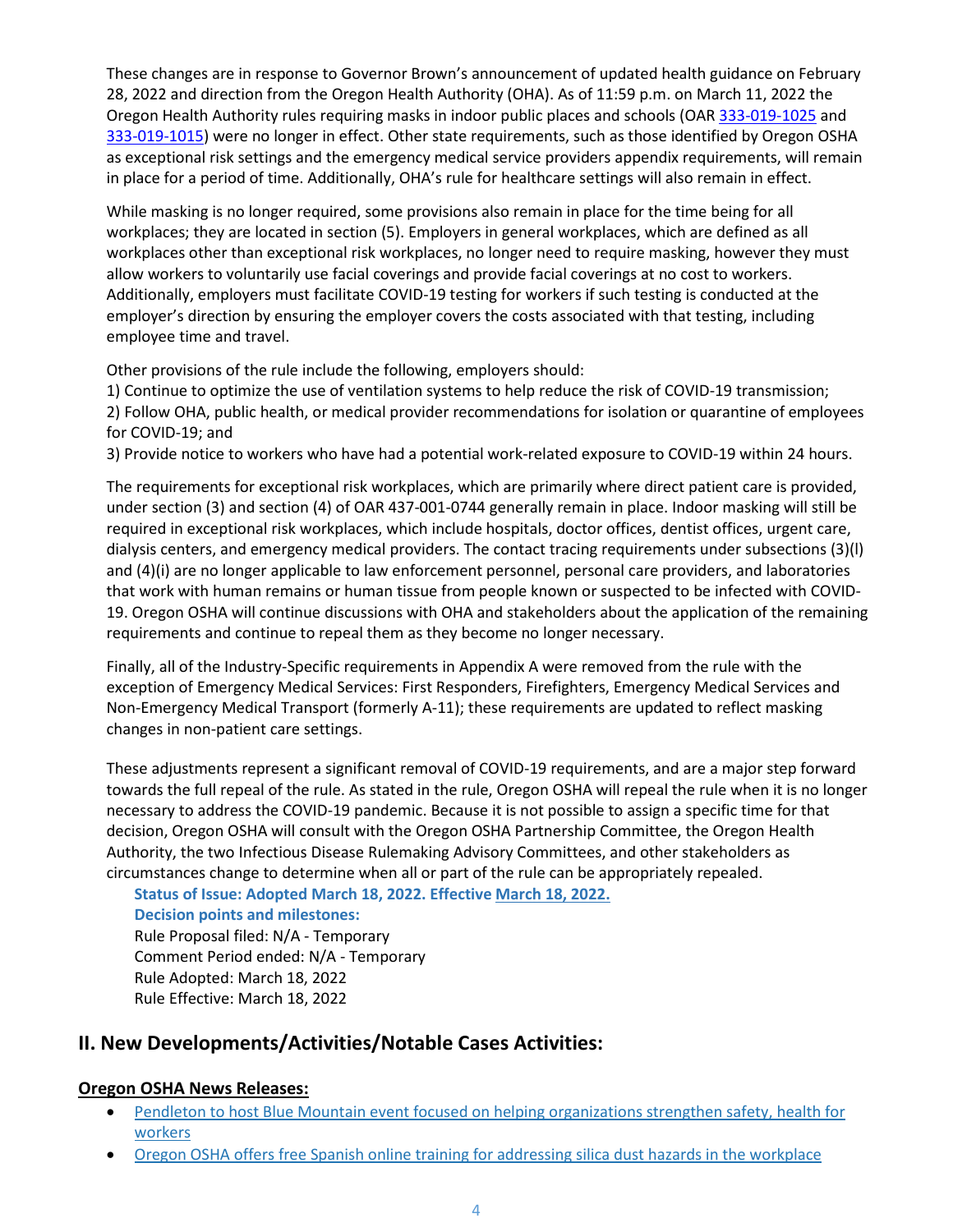- [Oregon OSHA ofrece capacitación acerca de los peligros del polvo de sílice en el lugar de trabajo, el curso](https://osha.oregon.gov/news/2022/Pages/nr2022-08sp.aspx)  [es ofrecido en español en línea](https://osha.oregon.gov/news/2022/Pages/nr2022-08sp.aspx)
- [Oregon OSHA fines Dollar Tree Stores \\$32,000 for repeated violations of workplace safety requirements](https://osha.oregon.gov/news/2022/Pages/nr2022-07.aspx)
- [Oregon employers, workers invited to take a 'Safety Break' May 11](https://osha.oregon.gov/news/2022/Pages/nr2022-06.aspx)
- [Oregon OSHA proposes rules to protect workers against extreme heat and wildfire smoke](https://osha.oregon.gov/news/2022/Pages/nr2022-05.aspx)
- [Oficina independiente del estado expande servicios para ayudar a trabajadores de Oregon con asuntos de](https://osha.oregon.gov/news/2022/Pages/nr2022-04.aspx)  [salud y seguridad en el trabajo](https://osha.oregon.gov/news/2022/Pages/nr2022-04.aspx)
- Independent state office expands services to help Oregon workers with workplace safety and health [issues](https://osha.oregon.gov/news/2022/Pages/nr2022-03.aspx)
- [Oregon OSHA offers free online training for addressing silica dust hazards in the workplace](https://osha.oregon.gov/news/2022/Pages/nr2022-02.aspx)
- [Oregon OSHA fines Seaside contractor for violating job safety requirements](https://osha.oregon.gov/news/2022/Pages/nr2022-01.aspx)

#### **Newsletters:**

For the [February/March 2022 issue of the Health and Safety Resource newsletter,](https://osha.oregon.gov/pubs/newsletters/resource/print/2850-2022-02.pdf) Oregon OSHA published nine stories that addressed a variety of on-the-job hazards and offered tools to improve safety programs. The stories were:

- Addressing the hazards of a poisonous gas: carbon monoxide
- How does Oregon OSHA determine penalties?
- New updates included in "It's the Law!" poster
- Don't forget: It's time to post your OSHA 300A Summary and submit your 300A data to federal OSHA
- Incident Alert! An employee was under a tow truck when it moved forward and he was caught under its rear wheels
- Going the Distance: Owens Corning Foam Insulation Gresham
- Don't Miss: Sign up for virtual workshops and mark your calendar for upcoming safety conferences
- Did You Know? Oregon OSHA offers free online training to help employers protect their workers from the hazards of airborne crystalline silica dust
- Ask Oregon OSHA: Does Oregon OSHA have any requirements covering logging in snow?

#### **Notable Case:**

**What happened?** A 30-year-old volunteer firefighter died after he was critically injured while he was laying hose to fight a barn fire.

**When did it happen?** Feb. 3, 2022, at 4:20 a.m.

**Where did it happen?** St. Paul (a small community 22 miles north of Salem)

**How did it happen?** The victim and other firefighters were responding to a 911 call reporting a barn fire at a chicken and turkey farm. After arriving at the scene in two fire engines, St. Paul Fire District firefighters began setting up equipment to contain the fire.

The victim, driving a tank-equipped truck (water tender), arrived shortly after the two fire engines. When he arrived, the incident commander told him to position the water tender on the south side of the barn, which was still burning, and to lay out the hose.

The firefighters' plan was to keep the barn fire from spreading because two nearby structures – a green house and a refrigerated container (reefer) – held the farm's most valuable goods. Turkey chicks lived in the greenhouse and the reefer was filled with frozen product.

The victim laid out the hose to remove any kinks, positioned it to apply water to the south side of the barn, then started to walk back to the water tender when the reefer exploded. Although he was standing 15 to 20 feet away from the reefer, pieces of the container struck him in multiple parts of his body.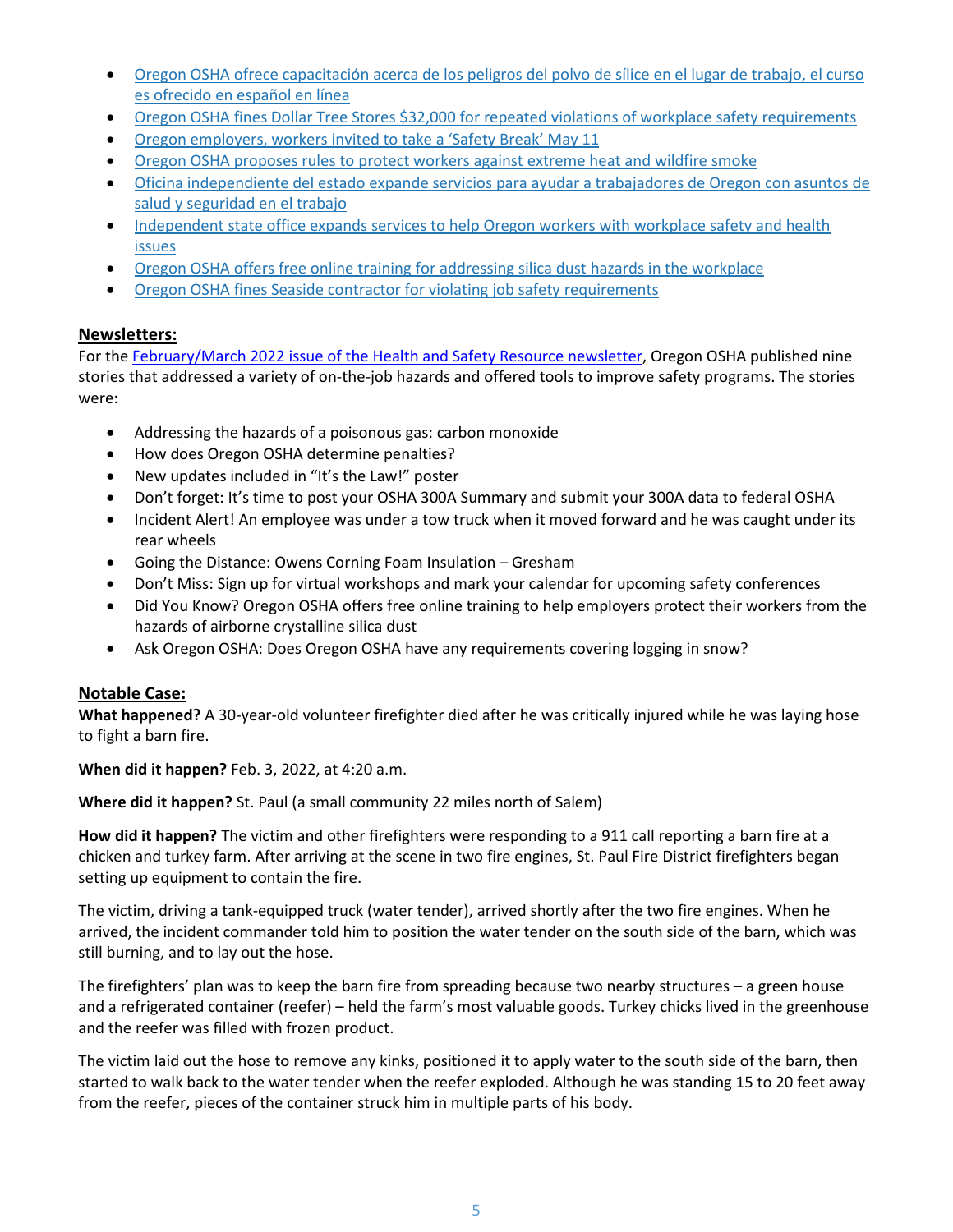Paramedics were already on site and called for a Life Flight helicopter. The victim was flown to Oregon Health & Science University hospital and pronounced dead shortly after he was admitted. The cause of death was bluntforce trauma to the body and head.



- #1: Champoeg Farm residence
- #2: General storage/product processing area
- #3: Barn: The structure involved with the fire

#4: The silver rectangle on the right side of the barn is the reefer trailer that exploded. The lines represented the general area of the blast.

- #5: Green house 1: Poultry live in green house
- #6: Green house 2: Poultry live in green house



*Post explosion: Across from reefer trailer that exploded.*

**Findings:** St. Paul Fire District firefighters follow specific Standard Operating Guidelines (SOG) for different types of responses. Dispatch reported the event as a barn fire and firefighters followed the SOG for a structural fire. The firefighters knew the container was refrigerated so they checked an emergency response guidebook that is present in all first responder vehicles for an appropriate response procedure; the guidebook included response procedures for the refrigerant (R134a) in cylinders and tanks, but it does not have a procedure for R134a used in reefers.

- Firefighters said the reefer did not show any signs that it might explode.
- One side of reefer was less than two feet away from the barn.

Investigators could not identify the root cause of the incident; however, there were two possible scenarios, either of which could have resulted in an explosion.

1. **Combustion**: The foam insulation in the reefer's wall next to the barn may have off gassed until an ignition source or the temperature in the container was sufficient to ignite the gas. (Oregon OSHA's lab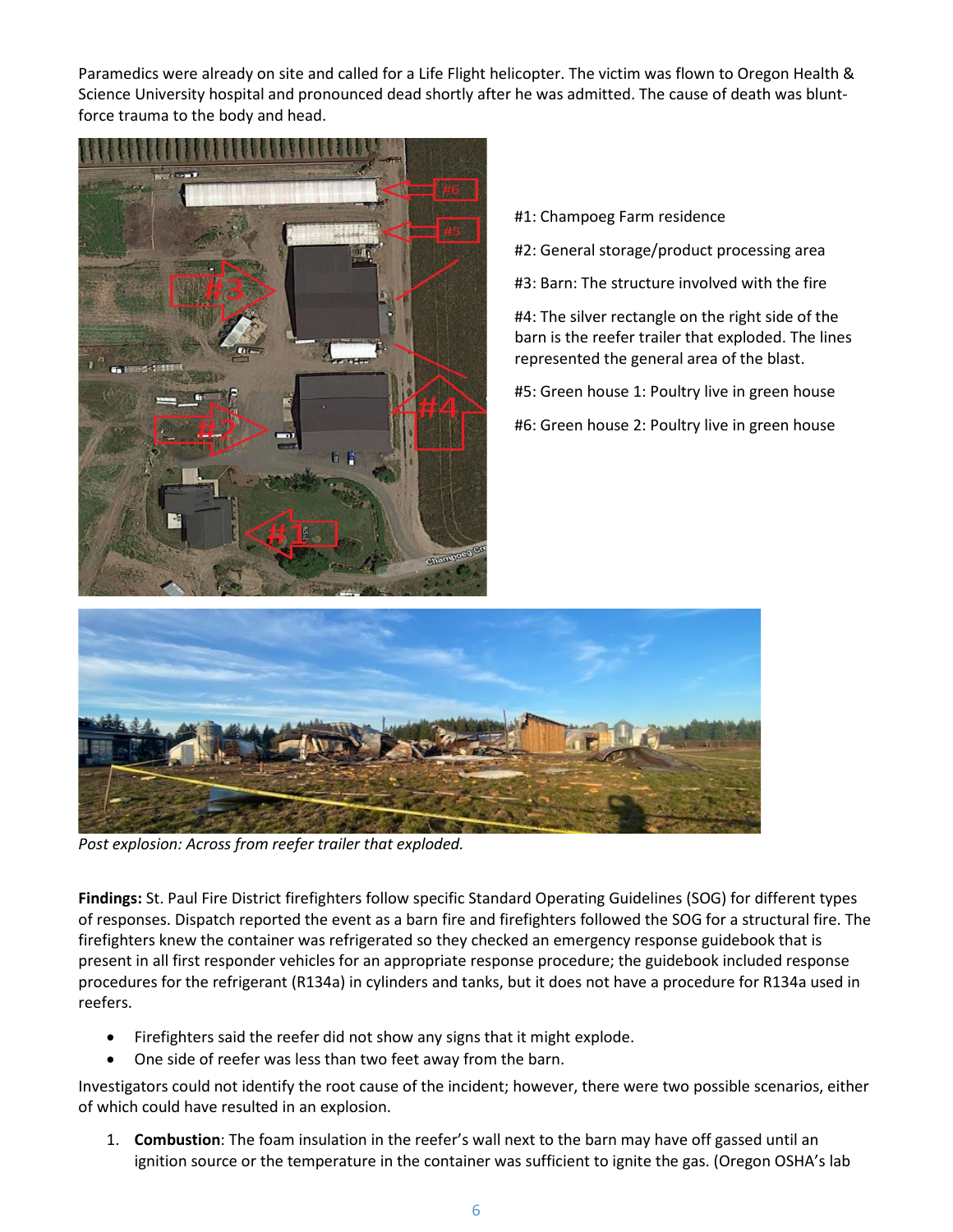analyzed a sample of the foam insulation from the explosion debris and determined that compounds in the sample were flammable.) Firefighters also reported that the explosion produced a large orange glow, an indication that the blast was caused by combustion.

2. **Pressure**: R134a refrigerant may have leaked from its 15-pound tank inside the airtight reefer trailer, increasing the container's internal pressure to a point where its structural integrity was compromised, resulting in a pressure explosion. (R134a is not explosive under normal conditions; however, Oregon OSHA's lab concluded that if all the refrigerant in the 15-pound can leaked into the reefer, dramatic increases in pressure could be associated with an increase in temperature.)

**Citations:** None. When firefighters arrived at the site, the reefer did not show any signs that it would explode. The St. Paul Fire Protection District had an effective incident management system, firefighters followed the district's standard operating guidelines for structural fires, and all emergency vehicles had emergency response guides.

**Hazard letter:** Oregon OSHA issued a hazard letter to the St. Paul Fire Protection District, which recommended that the district develop a standard operating guideline for shipping containers and conduct robust community pre-fire planning to identify similar hazards that may exist in the community.

#### **Consultation Update:**

Oregon OSHA consultation program has been a primary contributor to Oregon OSHA's community engagement outreach effort as part of a broader initiative put forth by Gov. Kate Brown to provide state services to traditionally underserved and underrepresented communities in Oregon. This includes directly interfacing with employer groups representing communities with limited English proficiency, as well as joining conferences and events designed to assist underserved communities such as the annual Oregon Association of Minority Entrepreneurs Conference.

The consultation program predicts that these efforts will lead to greater worker protection in high-hazard industries by building relationships with employers that have been previously unaware of consultation services, or have been unwilling to directly interact with government entities. Preliminary feedback from our outreach activities has been positive and has already led the program to adjust how we communicate and market our services.

#### **[Oregon OSHA online training resources:](https://osha.oregon.gov/edu/courses/Pages/default.aspx)**

#### *Employer Testimonials for Consultation*

Oregon OSHA's Public Education team filmed and created five videos for a social media campaign showcasing two employers that participated in consultations that provided [testimonials t](https://vimeo.com/693227744)o help promote the cost, value, and services of consultation.

#### *Everyday Ergonomics online course*

Currently in development, this new course will focus on workstation ergonomics and will help to apply general principles of ergonomics, regardless of the size of organization. The course will explain the dangers of musculoskeletal disorders and the purpose of ergonomics.

#### *LOTO Spanish course*

This Spanish version of the online course was launched in April 2022. It provides the purpose and scope of the lockout/tagout standard, lockout and tagout procedures, training criteria, and periodic inspection criteria. The [course e](https://osha.oregon.gov/edu/courses/Pages/whistleblower-online-course.aspx)xplains how to develop a proper energy control program, how to perform an effective lockout/tagout, and how to test the equipment to ensure a zero-energy state. We also address the training processes and inspection requirements to reduce injuries from re-energized hazards that workers face.

#### *Accident Investigation*

This course is currently being re-evaluated, rewritten, and condensed into four modules rather than eight. This course will teach the fundamentals of conducting a workplace accident investigation from securing the scene, collecting facts, conducting interviews, developing the sequence of events, determining cause, making recommendations, and writing the accident report.